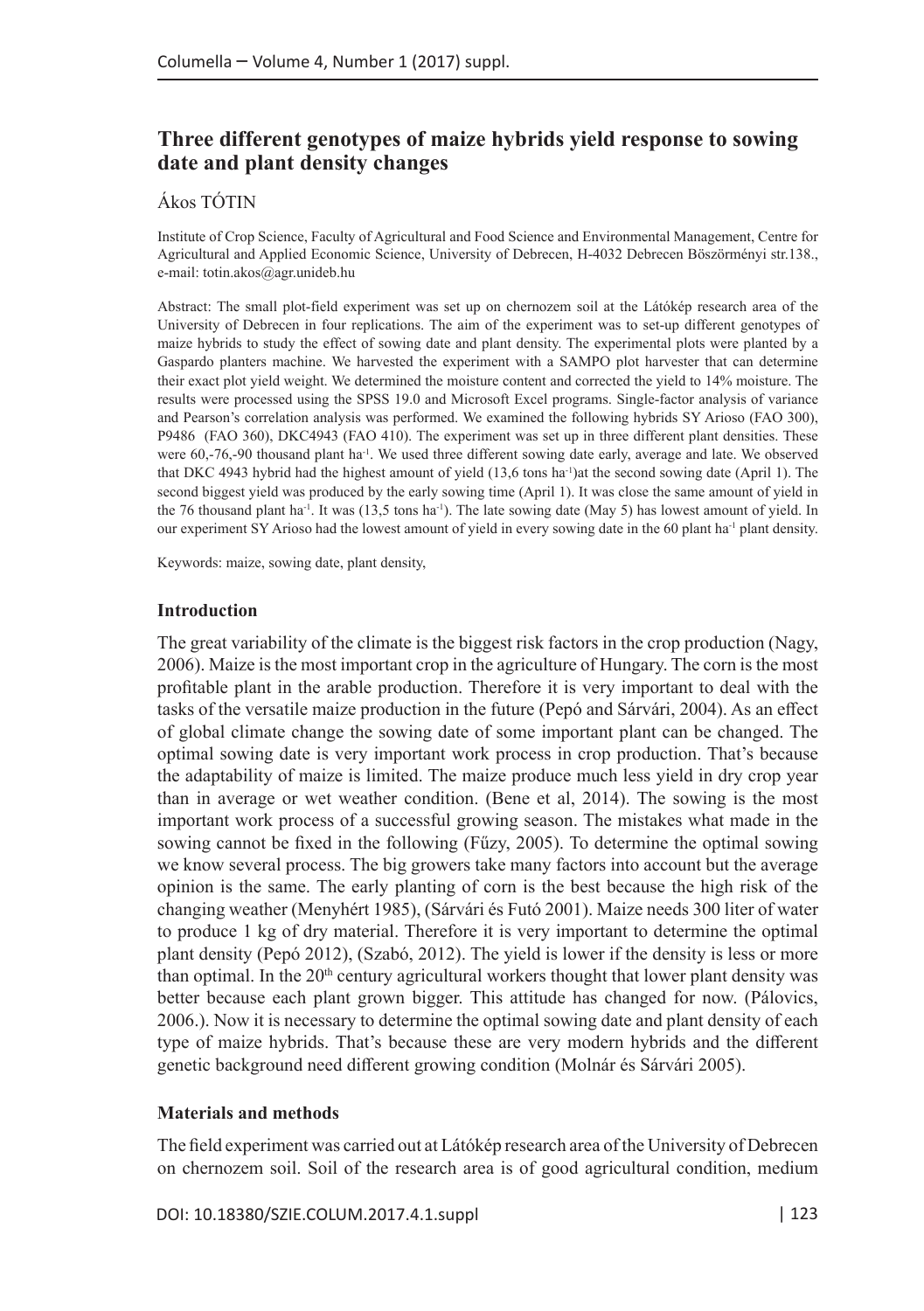hard soil with medium humus content and good neutral level. Water supplies of the soil are favorable. We examined three important hybrids of Hungary what were SY ARIOSO (FAO 300), P9486 (FAO 360), DKC4943 (FAO 410). The experiment was set in three different plant densities  $60, -76, -90$  thousand plants ha<sup>-1</sup>. The Experiment was set in three sowing dates. Early sowing date: April 1, average: April 21, late sowing: May 5 number of replication was 4. The results were presented in the average of the replications. The fore crop was winter wheat. The experiment was set in one nutrient level. The fertilizer was dispensed in spring. The amount of N was  $108 \text{ kg ha}^{-1}$  (in Pétisó). We planted with a modern Gaspardo corn planter with GPS technology and harvested the plot with a special SAMPO plot harvester. The results of the experiment was analyzed by SPSS 19.0 and Microsoft Excel. Data was analyzed with single-factor analysis of variance and Pearson's correlation analysis. The meteorological factors are shown in *Table 1*.

| Months                         |                      | April   | May    | June    | July    | August | September | October | Total/Average |
|--------------------------------|----------------------|---------|--------|---------|---------|--------|-----------|---------|---------------|
| (mm)<br>Precipitation          | 30 year's<br>average | 42.4    | 58.8   | 79.5    | 65.7    | 60.7   | 38.0      | 31.8    | 376.9         |
|                                | 2015                 | 21.9    | 52.9   | 60.5    | 35.6    | 84.0   | 48.9      | 86.6    | 390.4         |
|                                | Difference           | $-20.5$ | $-5.9$ | $-19.0$ | $-30.1$ | 23.3   | 10.9      | 54.8    | 13.5          |
| $\widetilde{C}$<br>Temperature | 30 year's<br>average | 10.7    | 15.8   | 18.8    | 20.3    | 19.6   | 15.8      | 10.3    | 15.9          |
|                                | 2015                 | 10.1    | 15.8   | 19.9    | 22.9    | 23.3   | 17.8      | 11.2    | 17.3          |
|                                | Difference           | $-0.6$  | 0.0    | 1.1     | 2.6     | 3.7    | 2.0       | 0.9     | 1.4           |

*Table 1*. The amount of meteorological parameters in the examined crop years (Debrecen, 2015)

# **Results and discussion**

On the *Figue 1.* we show the amount of yield in the average of replications. Based on the amount of yield we found that the highest yield was produced by the DKC 4943 hybrid in the three sowing date. The second highest yield was produced by the P9486 in early, average and late sowing date. The SY Arioso produced the less yield in the late sowing date. In our experiment in the early sowing date the hybrids have higher yield in 90 thousand ha<sup>-1</sup> plant density. Here increasing the plant density increased the yield. In later sowing plant like much more the less plant density. In the early sowing date the plants in the 90 thousand ha-1.plot reach the highest amount of yield. In the average sowing date every hybrid reach close the same high amount of yield in the  $75$  thousand ha<sup>-1</sup> plant density. The plant density growing is decreasing the amount of yield at the late sowing date. Here the plants produced the highest yield in 60 thousand  $ha^{-1}$  plant density and produced the less in 90 thousand ha<sup>-1</sup>.

Analyzing the data's with the single factor variance, we found the significant difference between the early and late sowing date and between the average and late sowing date *(Figure1.).* This result confirm the Pearson correlation result. During the experiment the difference between each plant density shows great different therefore we all cases can be justified statistically. We analyzed each sowing date differently because this way we get realistic result.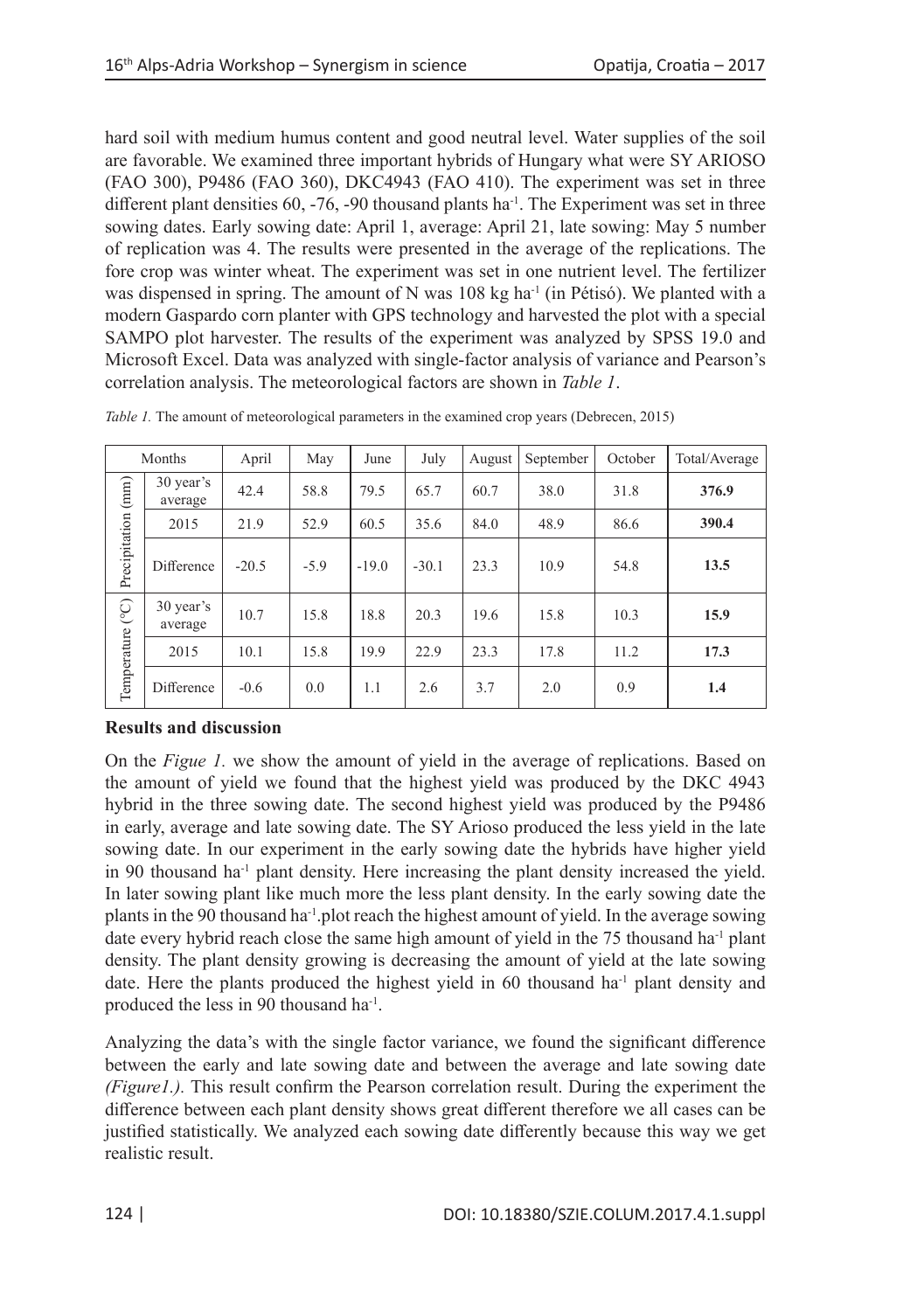

*Figure 1.* The effect of the sowing date and plant density in different genotype on maize hybrid grain yield (2015)

In analyzing the Pearson correlation values below *(Table 2)*, 0,3 characterized weak correlations, values between 0,3 to 0,5 mean medium, in between 0,5 to 0,7 the correlations was strong, while in the case of the correlation over 0,7 mean very strong correlation. Analyzing the data's we experienced negative moderately strong connection between the sowing time and yield *(Table2)*. So delaying the sowing we can measure yield decreasing. There is no statistical different between the plant density and yield.

*Table 2*. Correlation between the analyzed parameters (2015)

|                      | Yield                    |  |  |
|----------------------|--------------------------|--|--|
| <b>Sowing date</b>   | $-0,388$ <sup>(**)</sup> |  |  |
| <b>Plant density</b> | $-0,007$ <sup>(NS)</sup> |  |  |

(\*) Correlation is significant at the SzD $_{\rm sys}$  level (\*\*)Correlation is significant at the SzD<sub>1%</sub>- level (NS) Non significant

In the experiment the highest yield was produced by the DKC4943 in the early and average sowing date in the 90 thousand ha<sup>-1</sup> plant density (13.6 t/ha<sup>-1</sup>). The second best hybrid was the P9486. This hybrid reach their maximum yield in the average sowing date in 76 thousand plant ha<sup>-1</sup> plant density (12.9 t/ha<sup>-1</sup>). The third hybrid was the SY Arioso which reach their top yield in the early sowing date in 90 thousand plant ha<sup>-1</sup>.

### **Conclusions**

In our experiment there was three different sowing date and three plant density. We use three different hybrid from three genotype. The highest yield was produced by the DKC 4943 in all sowing dates. The second best was the P9486 and the third was the SY